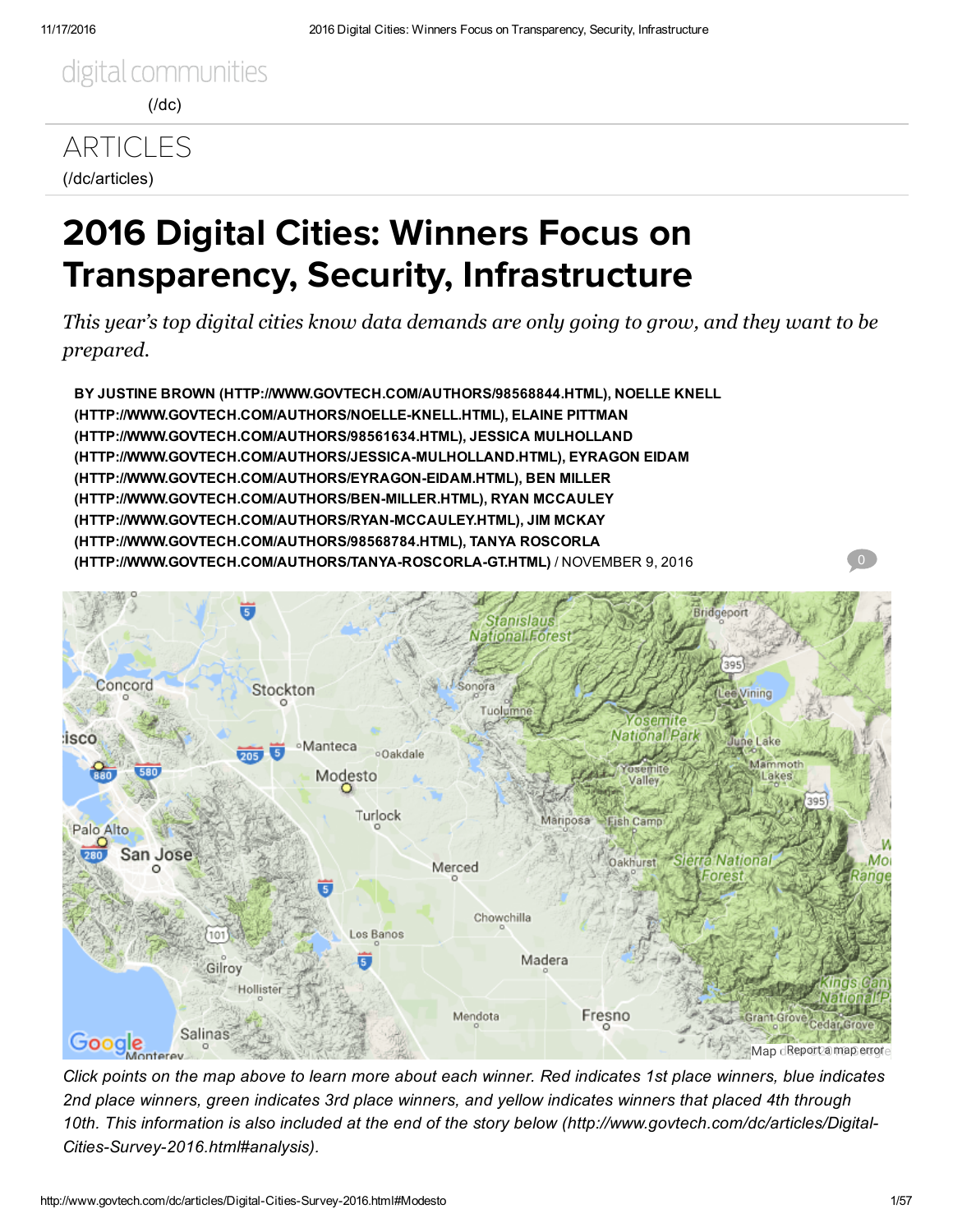"Our plan is funded properly, implemented properly and measured properly," said Levent Sucuoglu, Tamarac's director of Information Technology. "That way we can see that we are doing the right things and meeting the needs of our user community."

Sucuoglu said he is particularly proud of the fiber infrastructure the city has built because it allows them to offer a wide variety of digital services with ease. The city originally implemented private fiber to connect facilities throughout the city in 1997. Since then, the city has consistently upgraded the network to ensure it meets citizen needs.

Looking to the future, Tamarac's focus is to provide higher levels of mobility to both its workforce and its citizens.

"We want to make all our services available through the city's website and provide a level of mobility to our workforce so they can accommodate services no matter where they are," said Sucuoglu. "Everything we do now is geared to moving toward that more mobile environment."

# <span id="page-1-0"></span>ANALYSIS OF 2016 DIGITAL CITIES WINNERS

## 500,000 or more population category:

1st Los Angeles 2nd Philadelphia 3rd Phoenix, Ariz. 4th Charlotte, N.C. 4th Seattle 5th Austin, Texas 6th Albuquerque, N.M. 7th Denver, Colo. 8th San Francisco 9th Louisville, Ky. 10th El Paso, Texas

## 250,000 – 499,999 population category:

1st Virginia Beach, Va. 2nd Kansas City, Mo.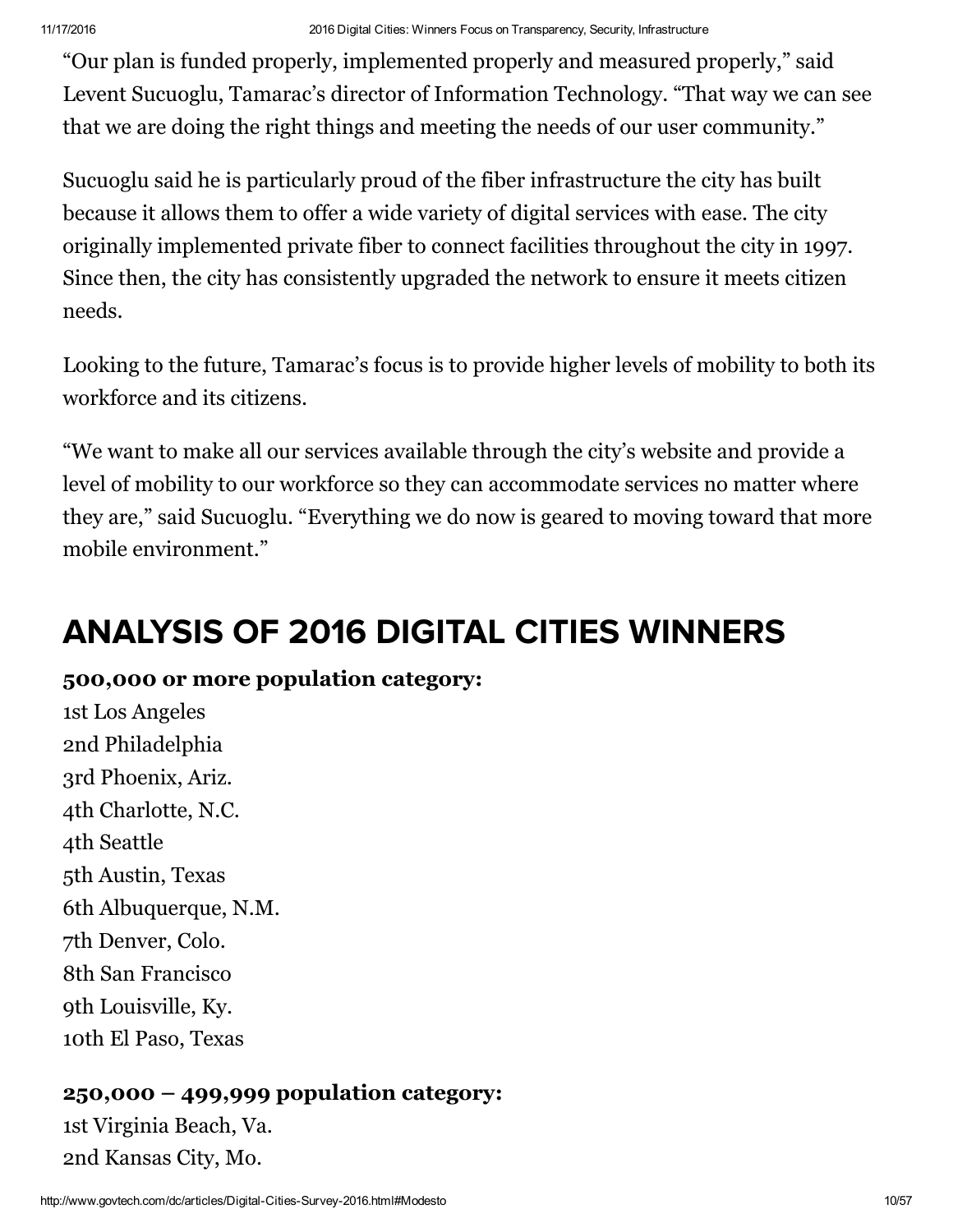3rd Pittsburgh, Pa. 4th Greensboro, N.C. 5th Riverside, Calif. 6th Long Beach, Calif. 7th Sacramento, Calif. 8th Cincinnati, Ohio 9th Henderson, Nev. 10th Omaha, Neb.

### 125,000 – 249,999 population category:

1st Durham, N.C. 2nd Fort Collins, Colo. 3rd Cape Coral, Fla. 4th Alexandria, Va. 4th Hampton, Va. 5th Baton Rouge, La. 6th Scottsdale, Ariz. 6th Winston-Salem, N.C. 7th [Denton,](#page-3-0) Texas 7th [Modesto,](#page-3-1) Calif. 8th [Pasadena,](#page-4-0) Calif. 8th Rancho [Cucamonga,](#page-4-1) Calif. 9th Chandler, Ariz. 9th Norfolk, Va. 10th Augusta, Ga.

#### 75,000 – 124,999 population category:

1st Roanoke, Va. 2nd Lynchburg, Va. 3rd Boulder, Colo. 3rd Independence, Mo. 4th Richardson, Texas 4th Westminster, Colo. 5th Lakeland, Fla. 6th Columbia, Mo.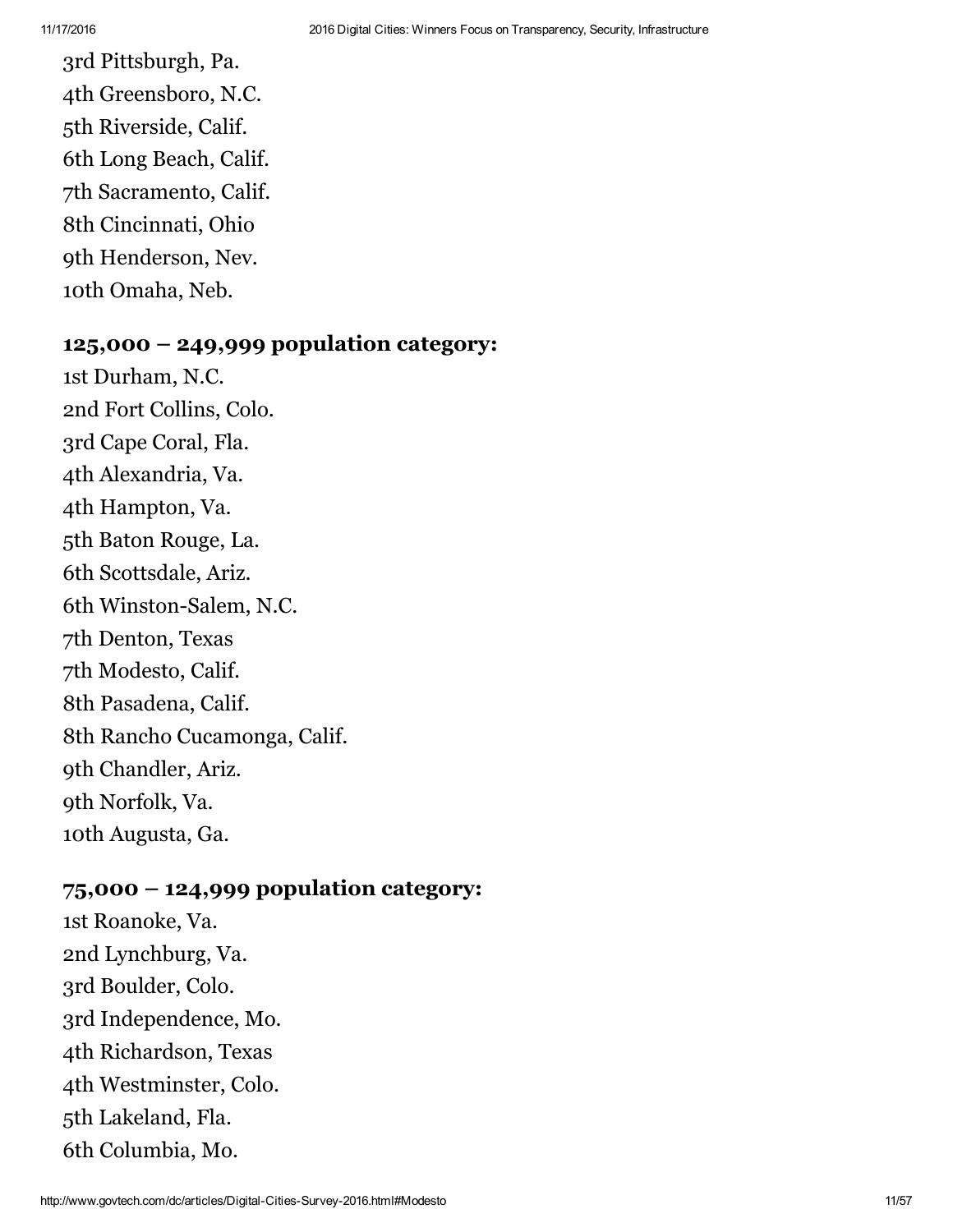iPads, the city has now standardized on a Windows-based tablet that offers the features of a desktop computer, yet maximizes productivity when staff is away from the office. The devices can be docked at a desk, used with a mobile keyboard or operated via touchscreen as a tablet. As far as infrastructure, Scottsdale has combined what used to be separate IT facilities for the police department into a central data center managed by city IT staff.

#### [BACK TO WINNER LIST](#page-1-0)

#### <span id="page-3-0"></span>7th // Denton, Texas

Denton partnered with the University of North Texas, community members and Serve Denton in creating an open data dashboard for such community problems as homelessness, which has been on the rise in the city for years. The city's role in this project includes coordinating the data from other agencies, providing more than 15 data sets. Denton has seen a 30 percent increase in companies using its open data portal [\(http://data.dentonxgis.opendata.arcgis.com/\)](http://data.dentonxgis.opendata.arcgis.com/) to assist in developing applications. The initial open data goal was to initiate conversations to glean information from stakeholders about their needs and their ability to participate in strategies and applications. Denton recently installed a security information and event management system that works on the principle that relevant data about an enterprise's security is produced in multiple locations. That allows the ability to spot trends and see patterns by viewing the data from a single point of view.

#### [BACK TO WINNER LIST](#page-1-0)

## <span id="page-3-1"></span>7th // Modesto, Calif.

Within the past year Modesto has deployed several projects that attempt to engage citizens and boost the city's commitment toward effective, responsive and transparent government. Those include the website renovation project www.modesto.gov [\(http://www.modestogov.com/\)](http://www.modestogov.com/). The site, completed in June 2016, entailed a complete overhaul with more than 1,200 pages of content. It required nearly 30 employees working across departments to update all content and migrate it, review it and be on the new content management system. The result of the effort is an easy-to-navigate and visually appealing site. The GoModesto! official city app connects residents to government and allows a more responsive, agile government response to citizen needs. The city is prioritizing social media like